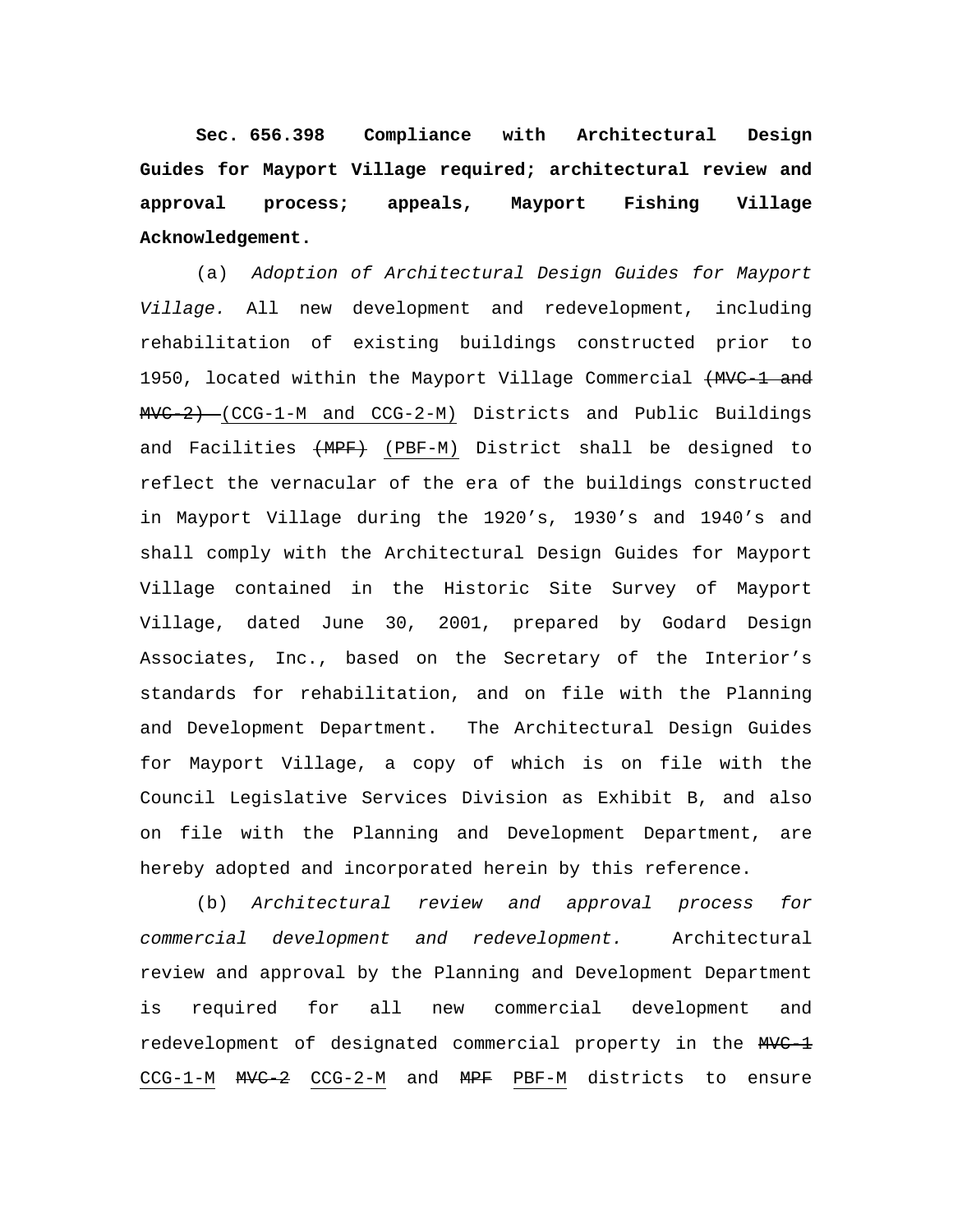compliance. Prior to the issuance of a building permit, applicants shall submit plans to the Mayport Waterfront Partnership, or its designated Architectural Review Committee, for review and a recommendation as to compliance with the Architectural Design Guides for Mayport Village. The plans and recommendation shall be transmitted by the Mayport Waterfront Partnership to the Chief, <del>Comprehensive</del> Current Planning Division, Planning and Development Department within thirty (30) days of submittal. The Chief shall review the plans and recommendation and issue a final determination of compliance within fourteen (14) days from the date of transmittal by the Mayport Waterfront Partnership. The determination by the Chief shall be deemed a Written Interpretation of the Director and may be appealed to the Planning Commission pursuant to s. 656.135 of the Zoning Code.

*c)* No person shall sell, or otherwise transfer, lease or offer to lease or offer to sell, or otherwise transfer a structure or land within the Mayport Village Working Waterfront Zone as defined in this chapter, unless the prospective transferee or lessee has been given an Mayport Village Working Waterfront Zone Acknowledgement in writing, at the time of contract of sale, transfer, or lease, which Acknowledgement shall be included in the contract of sale, transfer, or lease agreement for leases greater than three months, as a part of the legal instrument that conveys the real property interest in the lands lying within the aforereferenced Zone. Whenever a owner or a lessor has entered into a contract with an agent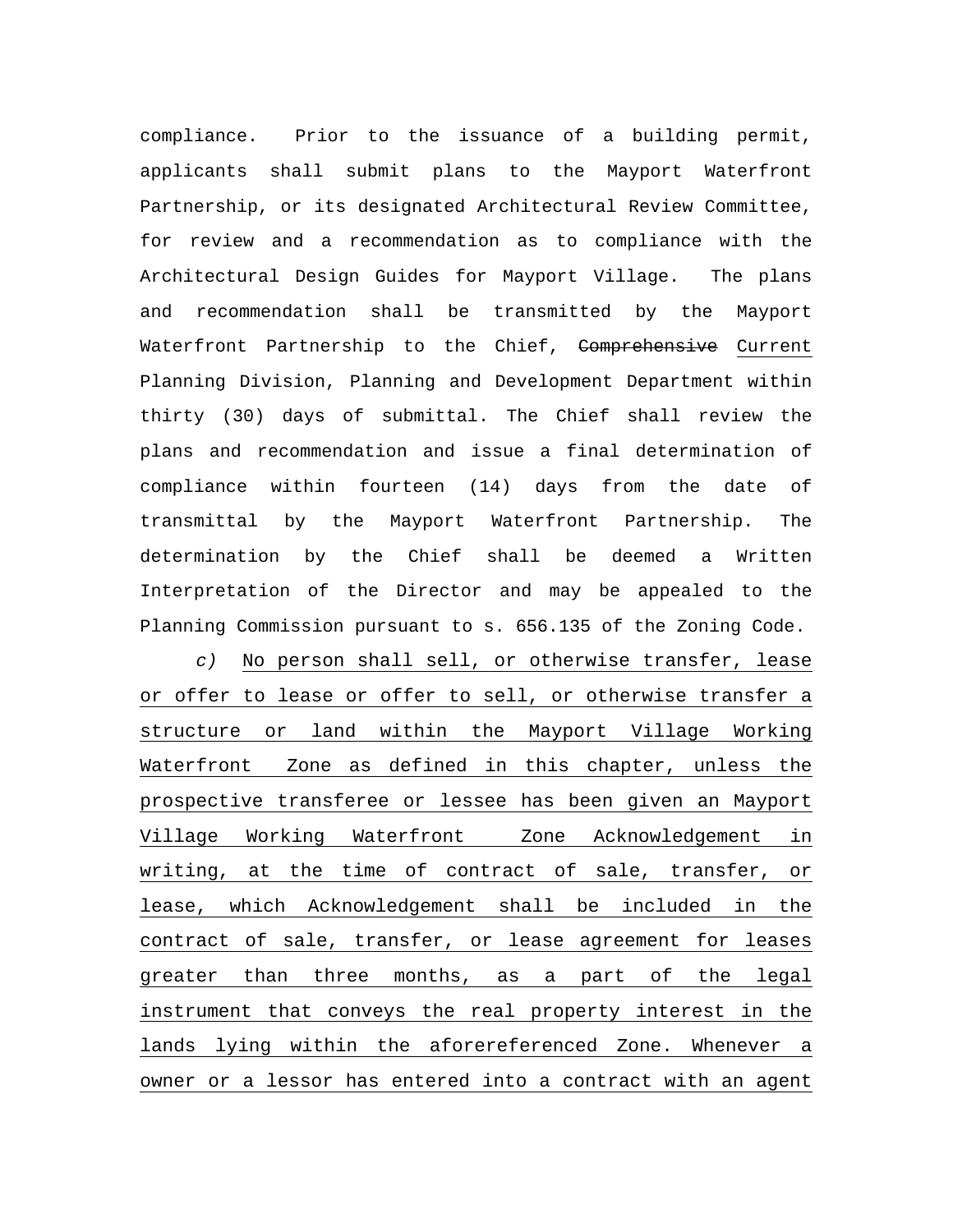for the purpose of selling or leasing a structure or land within the aforementioned Zone, the regulations promulgated under this section shall require the agent, on behalf of the owner or lessor, to ensure compliance with the requirements of this section. Any person, who knowingly violates the provisions of this section, including the agent of such person, shall be subject to enforcement by the City and shall be jointly and severally liable to the purchaser or lessee in an amount to be determined by the Court. Nothing in this section shall affect the validity or enforceability of any sale, transfer, or lease or contract for the sale, transfer, or lease of any interest in real property, nor shall anything in this section create a defect in the sale, transfer, or lease agreement.

 d) No building permit will be issued within the Mayport Village Working Waterfront Zone, unless the applicant provides a copy of a Mayport Village Working Waterfront Zone Acknowledgement form signed by the owner and two witnesses, to the Planning and Development Department.

 **e) MAYPORT Village Working Waterfront ACKNOWLEDGMENT** 

**\_\_\_\_\_\_\_\_\_\_\_\_\_\_\_\_\_\_\_\_\_\_\_\_\_\_** 

**\_\_\_\_\_\_\_\_\_\_\_\_\_\_\_\_\_\_\_\_\_\_\_\_\_\_** 

**MAYPORT Village Working Waterfront ACKNOWLEDGMENT** 

The property at the state of  $\alpha$ \_\_\_\_\_\_\_\_\_\_\_\_\_\_\_\_\_\_\_\_\_\_\_\_\_\_\_\_\_\_\_\_\_\_\_\_\_\_\_\_\_\_\_\_\_\_\_\_\_\_\_\_ (Real Estate Parcel # and address) is located within the Mayport Village Working Waterfront Zone. The City of Jacksonville has